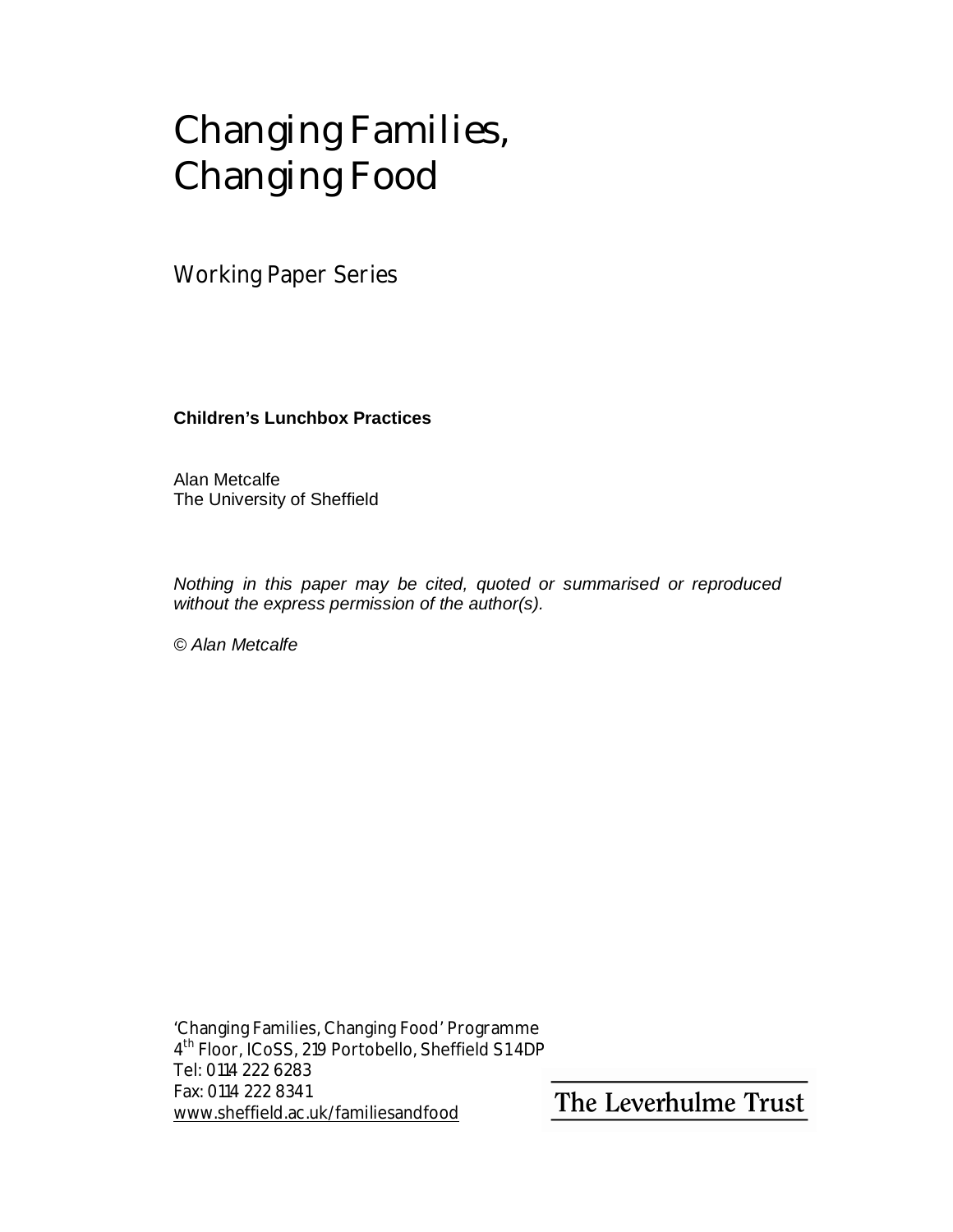#### **Children's Lunchbox Practices**

# **Alan Metcalfe – Men, Children and food Project**

# **Paper Presented at New Directions in Children's Geographies Conference, Sept 7 th-8th 2006, University of Northampton**

Abstract

In this presentation we will outline some thoughts, ideas and perhaps present some early findings of a new project being undertaken at the University of Sheffield as part of the Changing Families, Changing Food programme, funded by the Leverhulme Trust. The project as a whole seeks to examine the relationship between men, children and food, exploring how men are involved (or not) in food practices within the household and in relation to children. This presentation will discuss one particular aspect of this research: the children's lunchbox.

For this we aim to examine older primary school aged children's understandings of and practices in relation to food. This will be done by talking with and observing those that take a lunchbox during school lunchtime and combine this with arts activities with children. By examining the food (and anything else) placed inside by parents, how children understand that food and what they do with it (eat it, chuck it, trade it) we can how the lunchbox is a container into which the private and public, the home and school are packed. How, for example, do parents seek to look after/ manage their children in a space over which they have little effective control? How do children seek to influence what goes in the lunchbox in order to realise relations and identities outside the home? And how do children use the box and its contents to engender and organise relations at schools?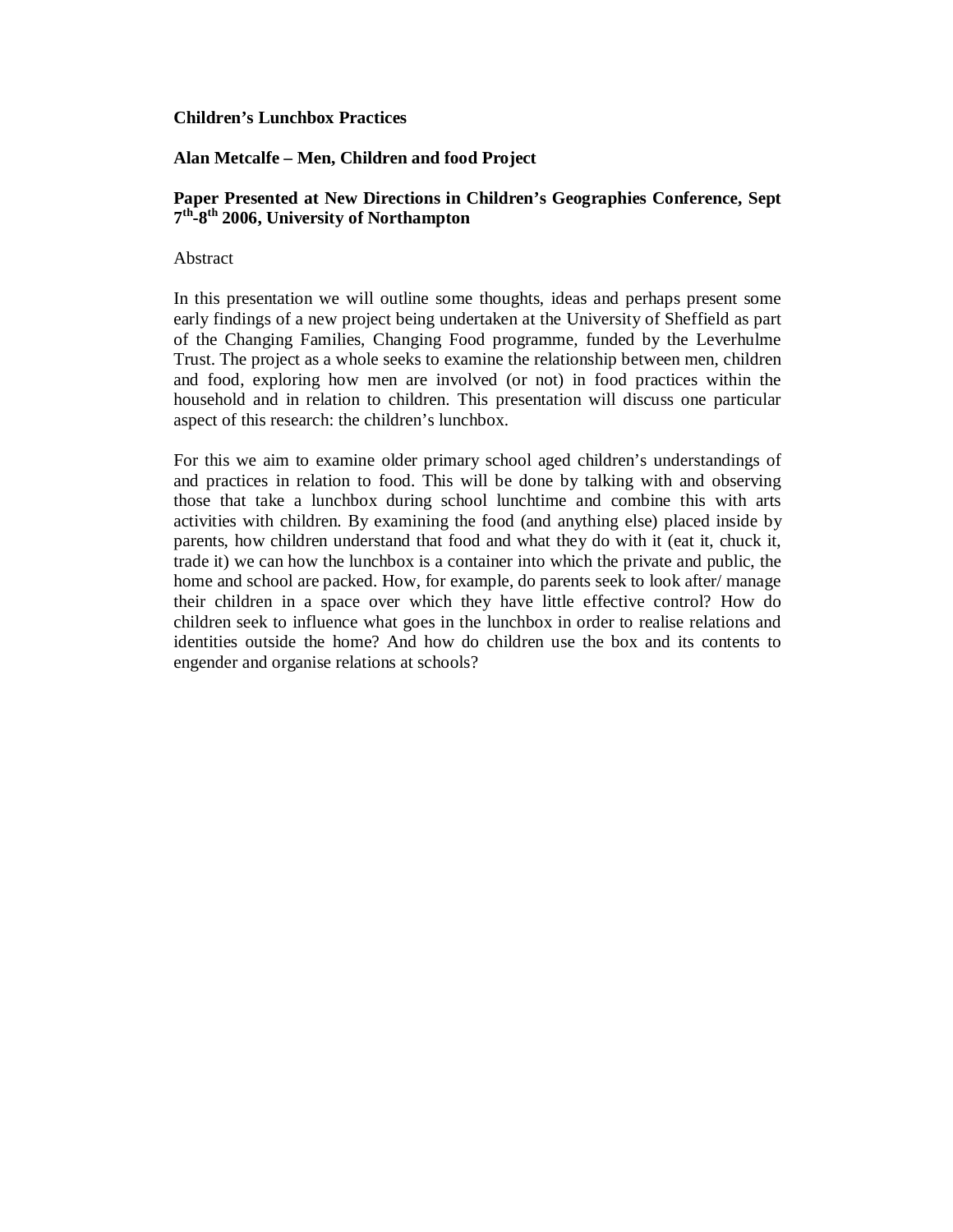#### **Paper**

## **Introduction**

In this paper we want to tell two stories. The first is the one we originally proposed, about school lunchboxes, that is the packed lunch that many children take to school, examining this as the interplay between parent, school and child, focusing in particular upon children's food practices in relation to the lunchbox and how the lunchbox is a means by which children can manage relationships and identities, how they constitute subjectivities. The second story concerns the fact that this research has not yet been done due to the intervention of an ethics committee. What connects these stories is the issue of imagined children's subjectivities, imagined both by ourselves as researchers and by the ethics committee. We examine here how these connect to and impact upon the capacity for undertaking ethical research.

# **The Research**

This particular research on the school lunchbox is just one aspect of a broader project examining 'Men, Children and Food', which in itself is part of a large programme of research entitled 'Changing Families, Changing Food' funded by the Leverhulme Trust and situated at the University of Sheffield with colleagues at Royal Holloway. In our particular project we intend to explore on the one hand men (mainly fathers, but this will hopefully include other significant male figures) and their food practices, and on the other hand, children and their food practices, with the aim of exploring how the two interconnect.

As part of the research with children, we decided to go to schools as this was a place through which we would be able to observe and talk to a relatively large number and diverse range of children, and hopefully convince some of the parents/ fathers to take part too. But conducting research in schools was more than just practicalities of reaching potential participants. It is also interesting because it is a place where children exist in a realm beyond the home, separate from their parents; it is a place where they must forge friendships and relationships independent of the family. And because we were interested in food and food practices, we were interested in the place of food in the creation of these relationships and indeed, how parents sought to influence and support them. Hence the lunchbox came to be for us an interesting artefact that drew together home and school, family and friends, parents and teachers.

Of course food exists in school in more than the lunchbox, but it is the lunchbox we are primarily interested in, at least initially. This is because like the school dinner prepared and sold on the premises, and unlike breaks and foods bought on the way to and from school the packed lunch is part of what might be termed the standard structured meal system in British society (c.f. Murcott, Douglas), as such is it usually seen to be important for the maintenance of a healthy mind and body. Indeed, while snacks are more likely to be sweet things (whether biscuits, confectionary or fruit) the lunch or dinner is more likely to have a savoury element at its heart. These differences though are not simply matters of nutrition, they are important cultural artefacts, elements of an accepted social order or social structure, an order which is reinforced representationally and practically through the provision and consumption of appropriate foods at appropriate times. The extent to which such orders are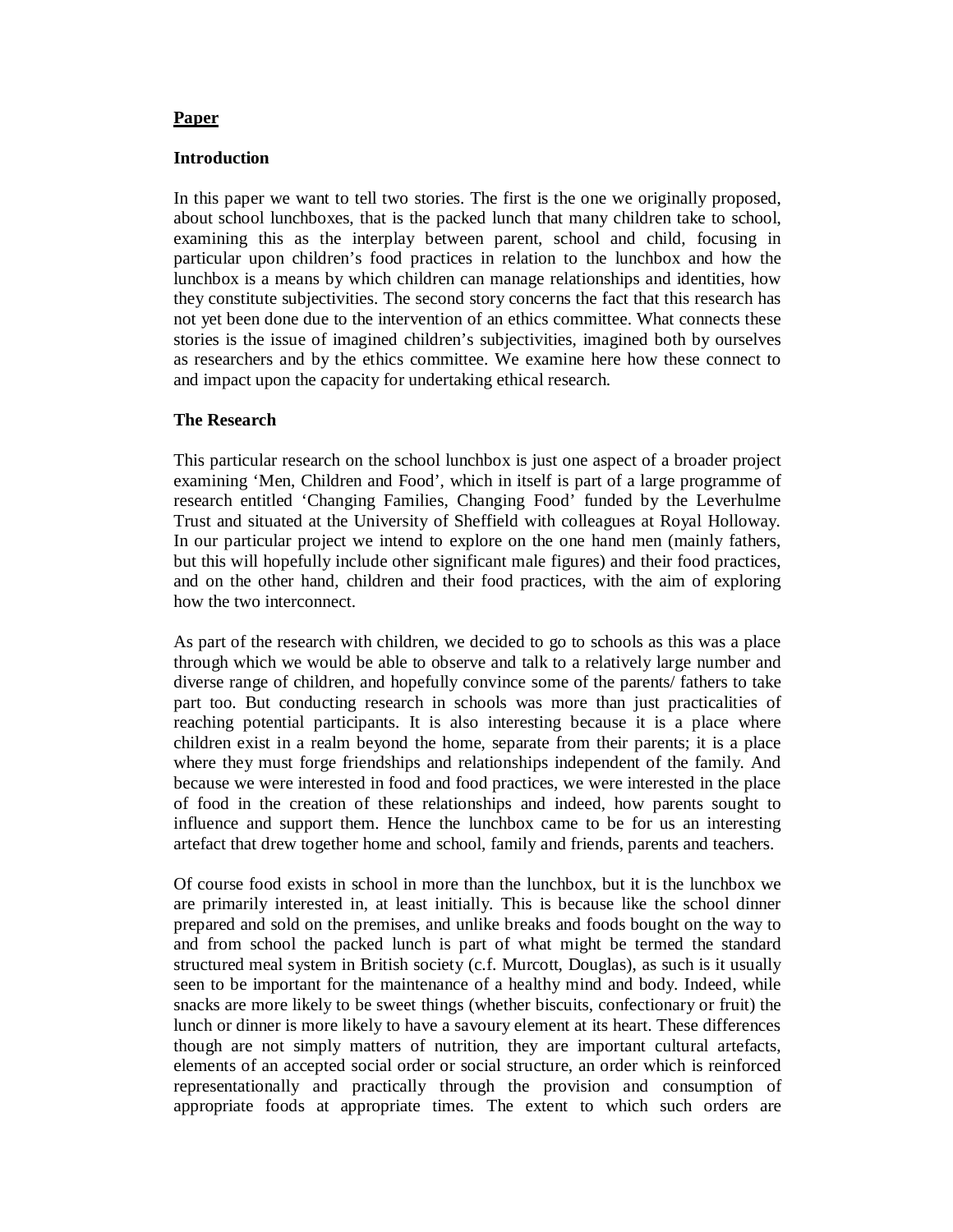constituted in practice is of course open to resistance and negotiation, and is as much a matter of food practices rather than some underlying social and cultural system.

The lunchbox though differs from the school meal in a number of important ways. The lunchbox is created at home by parents (of course, all of these statements are based upon the general notions and will be open to examination during the fieldwork), whereas the school meal is prepared by the school (or a sub-contractor) and is bought by the child with money given to them by their parents. The lunchbox is less open to choice as the child must eat whatever has been placed in there, while the child that eats school dinners can choose from the range of foods on the menu. Packed lunches are often eaten in a different space to school dinners, even if this is just a different table in the same room. And there is often less of a rush about it, as dinners are done in sittings and engender some form of conveyor belt system. Finally, because dinners are purchased so there is room for the child to use that money for other purposes. Interestingly, this is articulated in academic writing; searching for school dinners/ meals on Google Scholar reveals a concern over the misappropriation of dinner money, as half a dozen of the first twenty articles retrieved examine how this money is used for gambling. Indeed, this was the same number of references that examine issues of health and nutrition in the school dinner. This demonstrates two parallel anxieties, the first over giving children too much freedom, and secondly over the nutritional quality (or otherwise) of the school meal.

Thinking about the peculiarities of the lunchbox, we can see how it constitutes four particular spatialities. Something it would be remiss of us to fail to note at a geography conference. First of all, it provides a bridge that spans the apparent gap between home and school, the private and the public realms. Secondly, there is the space of the lunchbox itself, contained within which are foods packed if not prepared at home. Because the food is prepared at home and brought to the school by the child this is qualitatively different from money given to the child to purchase a meal while at school. The lunchbox is not just a matter of food, it is also a matter of care and love, and, we contend, a matter of parental anxiety. Finally, there is the physical space of the dining area, often distinct from those eating the school meal there is less control by 'dinner ladies', or other attendants. They may note the contents of lunchboxes to report back to the head teacher, but their main concern is with those eating school meals to get the children to 'eat up' all their food (c.f. Burgess 1999). The point is that these three spatialities fold together, and so a fourth space is afforded by the lunchbox. This space may be bounded by adults – parents who pack lunches and teachers or supervisors who manage meal-times – but it is one within which the children can perform various food practices beyond the immediate eye of these authorities. These practices involve in the main eating, chucking, trading and comparing and talking about foods, and so through this constitute identities, forge relationships and manage subjectivities.

The three figures central to this interplay are the children, the parents and the school, and our aim is to examine the part played by each in the contents of the lunchbox, but also their relative involvement in what is done with the food. We have focused to a certain degree on how children use lunchboxes to negotiate relationships, to resist the power of parents and schools, and to create and manipulate identities and subjectivities. We have also pointed towards the place of the lunchbox in relation to school and government policies, and in particular how these might be policed by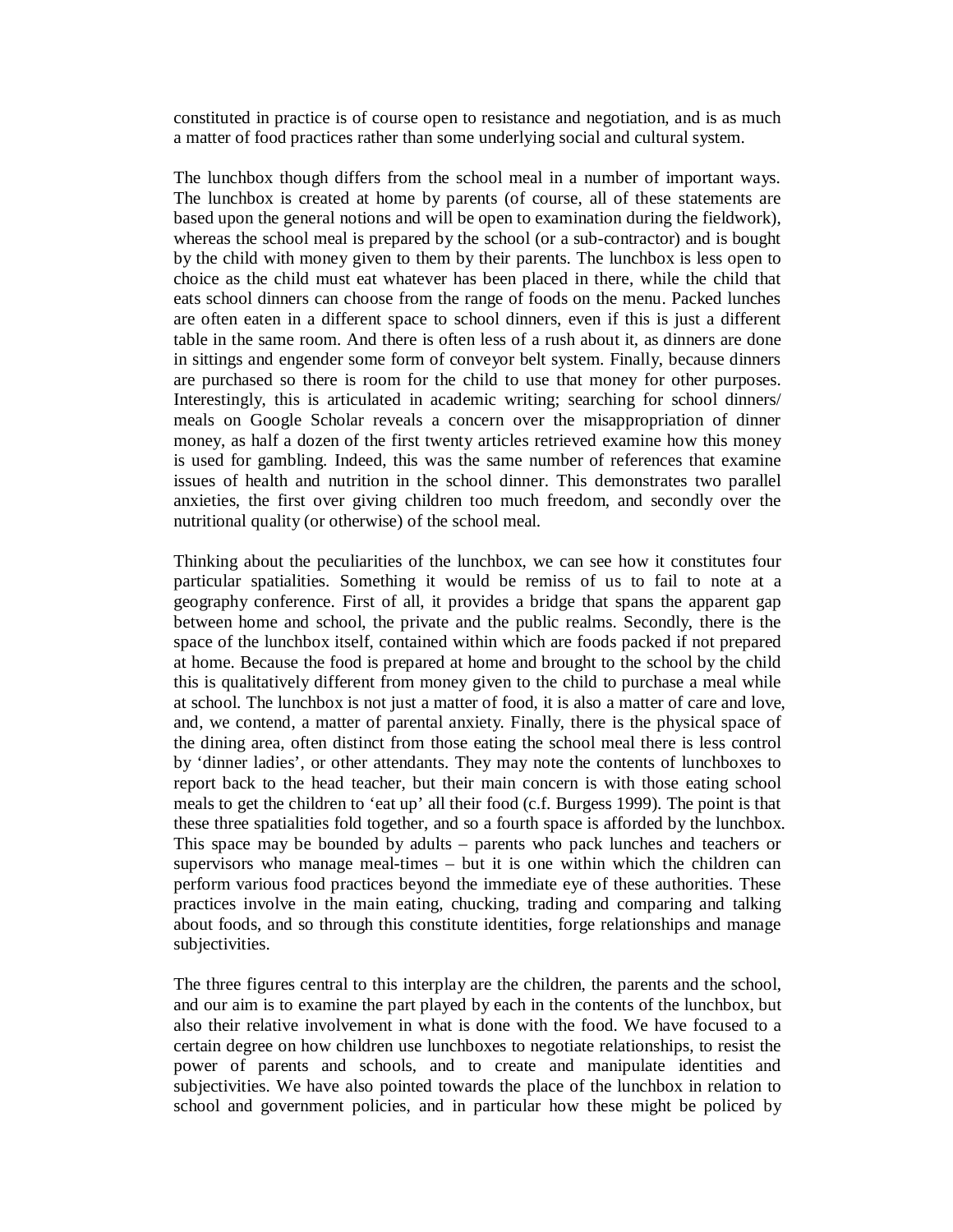dinner ladies. This can be further witnessed if we look at news articles relating to packed lunches. Only last week  $(29<sup>th</sup>$  August 2006) research on food in schools carried out by XXXX and commissioned by the Government was reported in the media. The conclusion was shock, horror, that children buy fatty and sugary snacks on the way to and from school, a practice that undermines the obvious wishes and efforts of both parents and schools who provide nutritious and wholesome food – at least was the implication. Children needed to be taught that this was bad for them, but there was also the sense in which it was scolding bad parents, and bad schools, for not giving their children good food, indeed giving them money to waste on junk, let alone properly informing them of the dangers of sweets. This supports earlier reports which reported that 'Children's Lunchboxes "unhealthy"' (BBC online, 1/9/03, accessed 31/3/06) and that 'Children throw away healthy lunch' (BBC, 26/8/03, accessed  $31/3/06$  – all timed to coincide with the new school year and the mix of guilt and good intentions this engenders. So Government policy is one of encouraging parents through the media to prepare or at least pack healthy foods for their children, but warns them to be vigilant for even when they do their kids will either just chuck it away or will buy sugary and salty snacks from shops en route to and from school.<sup>1</sup> It would be interesting to examine how these policies are inscribed into school policies are policing practices of the lunchboxes that children bring in to schools, but also how lunchboxes are 'read' by teachers and dinner ladies as something that is appropriate, balanced even and something that is of concern.

It is hardly surprising then that school food, in all its forms and the lunchbox in particular is a source of anxiety for parents. Food must bear the weight of the tension parents appear to feel between love and nutrition, of caring for their child and being a good parent. The tension is further expressed through the balanced diet. Governments have emphasised the need for balanced diets, something emphasised in the surveys reported by the media. Yet exactly what is a balanced packed lunch is open to contestation. On the one hand, Government's and through them the media follow a nutritional line, where there needs to be an appropriate balance of fibre, salt, fat and sugar … look up FSA website. However, there is a more popular notion of balance that may be followed by parents, and may succeed or fail the nutritional balance set out by the FSA. The balance of what a meal should contain for it to be a meal, just as Murcott (and others, e.g. Douglas?) have pointed out the meal is structured according to the cultural order so the packed lunch is too, it must have something savoury plus something sweet. The savoury item(s) are likely to be something such as a sandwich or perhaps a pasty, or for some today rice or pasta, this is something that represents or mirrors the proper meal for having savoury foods, such as salad, cheese, meat held

<sup>&</sup>lt;sup>1</sup>The contrast between the latter two reports is interesting, where the first implicitly criticises parents for preparing unhealthy lunchboxes, the second assumes that parents do and that, in the words of one nutritionist, they are 'blissfully unaware that their child is not receiving the balanced meal that they have prepared'. Firstly I would doubt they are blissfully unaware, particularly when in the same article 2/3 of parents were unconcerned by their children chucking stuff (although this could read as parents failing in their duty of care, it could also be seen as parents being realistic and not getting too concerned by it), secondly, I doubt the contents are so balanced nutritionally though they are probably balanced in that they contain savoury, sweet and fruit (sandwich, crisps, biscuit, banana) – though this is an interesting idea of balanced I'm not sure it's the one the nutritionist had in mind, indeed, who is this nutritionist talking to? To overcome this, it is as important says a representative of the British Dietetic Association, that lunchboxes are made as attractive as possible, isn't his what the savoury, sweet, fruit balance is? So balance is also about nutrition/ social/ eating, a balance involved trying to effect the identities and relationships of the child at school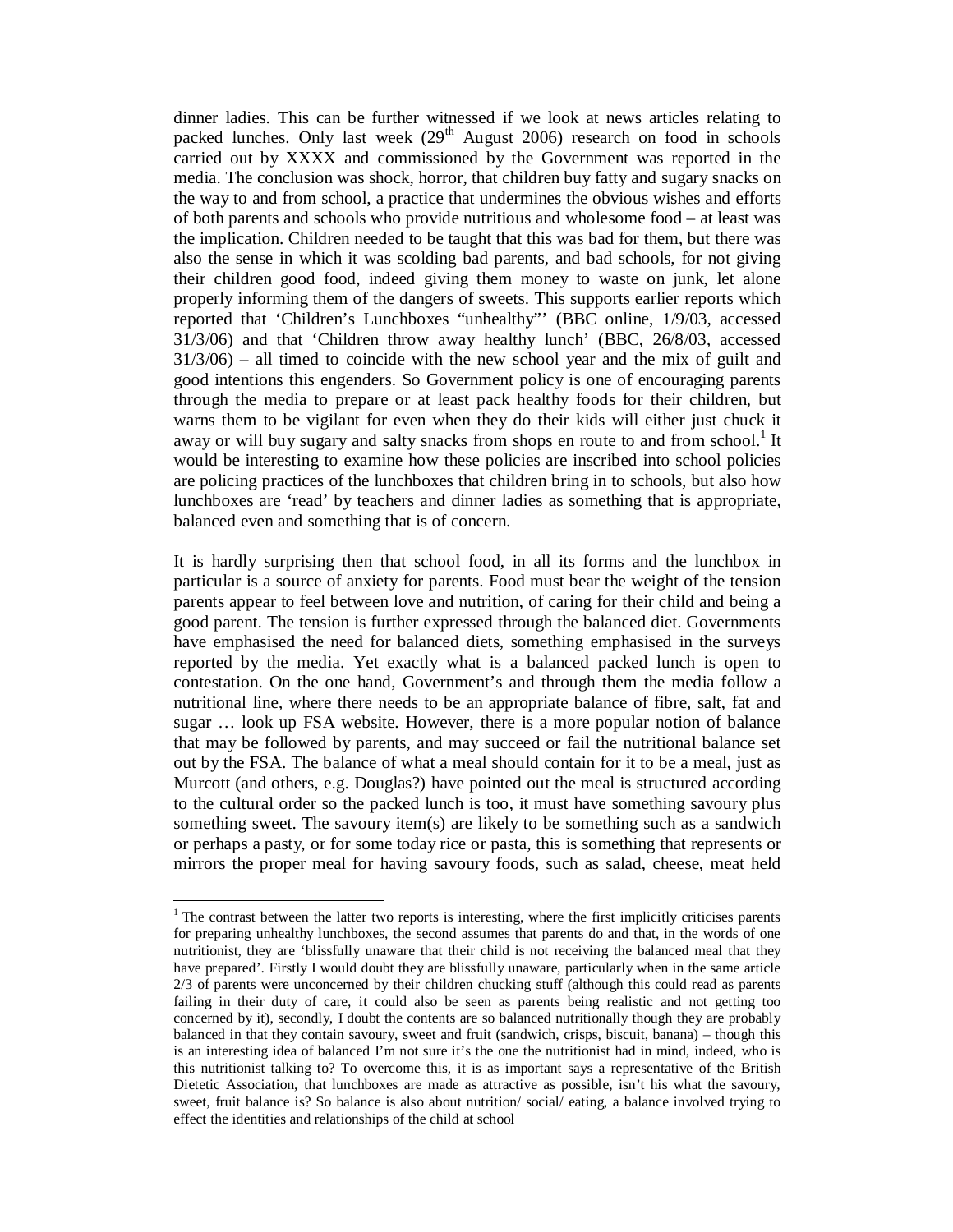together by a pastry or bread, the sweet may be some fruit, though more likely biscuits or even chocolate in lieu of cake. If biscuits are more likely to be the sweet, then some fruit is added, perhaps in the hope that the child will eat this thing that is good for them, and we would imagine it is the piece of fruit which suffers the indignity of ending up in the bin. And finally there is the packet of crisps, a savoury snack that is appears to be ubiquitous to packed lunches (c.f. Burgess, 1999). This idealised lunchbox, seems to emerge through the tensions of the balanced diet. There is an attempt to pack things that the child will eat and that are good for it. It will though be interesting to see the lunchboxes and talk to parents about these, and why certain things end up in there.

The websites thrown up by Google and Google Scholar when searching for 'lunchbox' and 'packed lunch' were about health and nutrition<sup>2</sup>. The range of sites gave ideas for lunchboxes, and in particular emphasised the need to give healthy balanced foods, as well as advice on how to achieve this. These ranged from the government departments such as the Food Standards Agency, to corporations such as Asda and the BBC, as well as more independent websites written by parents for parents.

One interesting site we came across was 'familyeducation.com', which not only provides a forum for advice on various matters on raising children, they also had a section on lunchbox recipes, with quite a few recommending sugary, fatty and quite insubstantial things, like hot dogs or a bowl of cereal, but they generally seem to be appreciated by others, again suggesting that it is getting kids to eat something and giving them something that they will like and appreciate rather than something that is good for them is the concern of many of the parents that contribute. What was more interesting than the recipes though was the idea of the 'lunchbox love note'. One contributor, 'a visitor', left the following 'recipe':

Work, overtime, school, homework and after-school activities keep all our lives extremely busy. But it's so important to connect with your children and here's a great way how. Take a minute in the morning to write your kids a note and send it along in their lunchbox. It doesn't have to be fancy, and it doesn't have to be long. With a pen and a napkin you can send along your thoughts, such as I love you, I can't wait to see you later, or good luck on that test today. It's cheap. It's simple. It's low in fat and calories. And it can really make their day!

This was picked up by the website organisers and became the 'editor's choice, and while most recipes had only one or two responses from other parents, this had eleven. All of which rated the idea very highly. Talking about their own memories of receiving them as children, how their own children loved them, so helped them connect with their kids as well as how they were educationally functional as they help with reading and writing. Ont eh website we then found some ready made, print out and keep samples of love notes, which had messages such as:

'Apples are sweet, cherries are tart, when we're not together, you're still in my heart xxoo', printed inside a heart shaped apple;

-

 $2^{2}$  Typing in lunchbox covered a range of materials on aesthetics, design, science and music. Health and nutrition dominated in that it was the issue most likely to reference the lunchbox or the packed lunch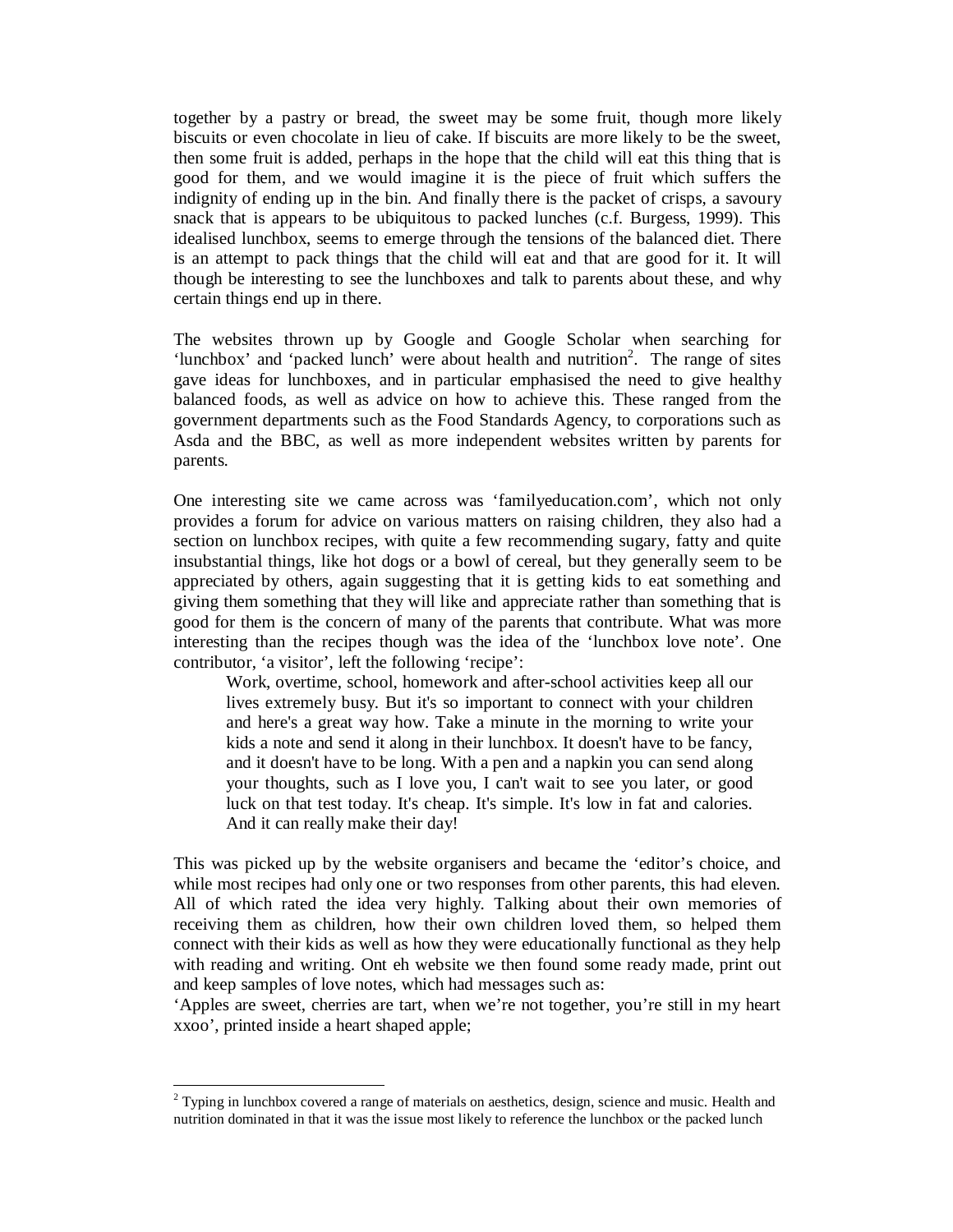'Roses are red, violets are blue, Don't trade this sandwich, I made it for you! xxoo' printed on a sandwich, and finally

'Roses are red, violets are blue, know as you're eating I'm thinking of you'.

Love-notes are now available to buy on another website, at activity village.co.uk, £2 gets a pdf file with cut out and pack in the box notes, at lovelylabels.com, or alternatively there are some Christian ones which give a message encouraging the child to be godly.

These notes seem to exemplify two issues about lunchboxes that we have highlighted. First of all, that the lunchbox is a bridge between home and school, and a bridge that (some) parents try to construct so that they have influence if not control over their children. Secondly, it relates to the anxieties that parents feel about lunchboxes and about their child being elsewhere. Although this smacks of anxiety, given the recipes recommended I'm not sure it's an anxiety about nutrition so much as an anxiety about the child being away from the parent, it is anxiety about love. It is a more literate, if not literal way of the parent placing themselves and the home in school with the child, a means of being there while they eat their lunch. As if the food itself is not enough of a connection the note makes present the absent parent, a different order of metaphor than the food. Moreover, in the note, the parent communicates a wish, even a command more directly whereas the food is merely from the parent, and the two we found most interesting were those that implored the child to eat up what had been prepared for them.

The place of the lunchbox is made more manifest when we compare it to the Japanese equivalent, the *obentō*. Anne Allison (1991) has written an interesting piece on this form of packed lunch given to Japanese nursery school children. Her point is that this lunchbox is elaborately prepared for its aesthetic and nutritional value by the mother (always), and that the children and the mother are judged on the quality of the obentō as a sign of her commitment as a mother and her capacity to inspire her child to become a committed student, and on the capacity of the child to eat it all and to eat it quickly and so to follow the rules of Japanese society, a society in which social order and the individual's adherence to it is paramount. After nursery, children are given institutional meals, unappetising but nutritional. The obentō is, like the lunchbox, a link between home and school, and a link that provides a personal touch. Ultimately though, for Allison, the subjectivities of the mother and child are being guided by the school and the state, the obentō is imbued with gendered ideological meanings that the state indirectly manipulates. But it is also a means of enjoyment and creativity for mother and child.

The British/ American/ Western lunchbox and the Japanese obentō are similar int hat they are both concerned providing the child with a sense of security as it moves between home and school, and shifts from an existence centred in the private realm to an increasingly public persona. The difference, is that the school and so the state is intimately involved in what goes in the lunch and in how the child eats it, this is a means by which the child becomes immersed in the school regime. By contrast the western lunchbox is largely a matter between parent(s) and child, and while the state encourages parents to provide nutritional food and schools can have policies over lunchboxes and use them as an indicator of home life, it remains on the whole a matter for parent and child what goes in there. The lunchbox is therefore a means of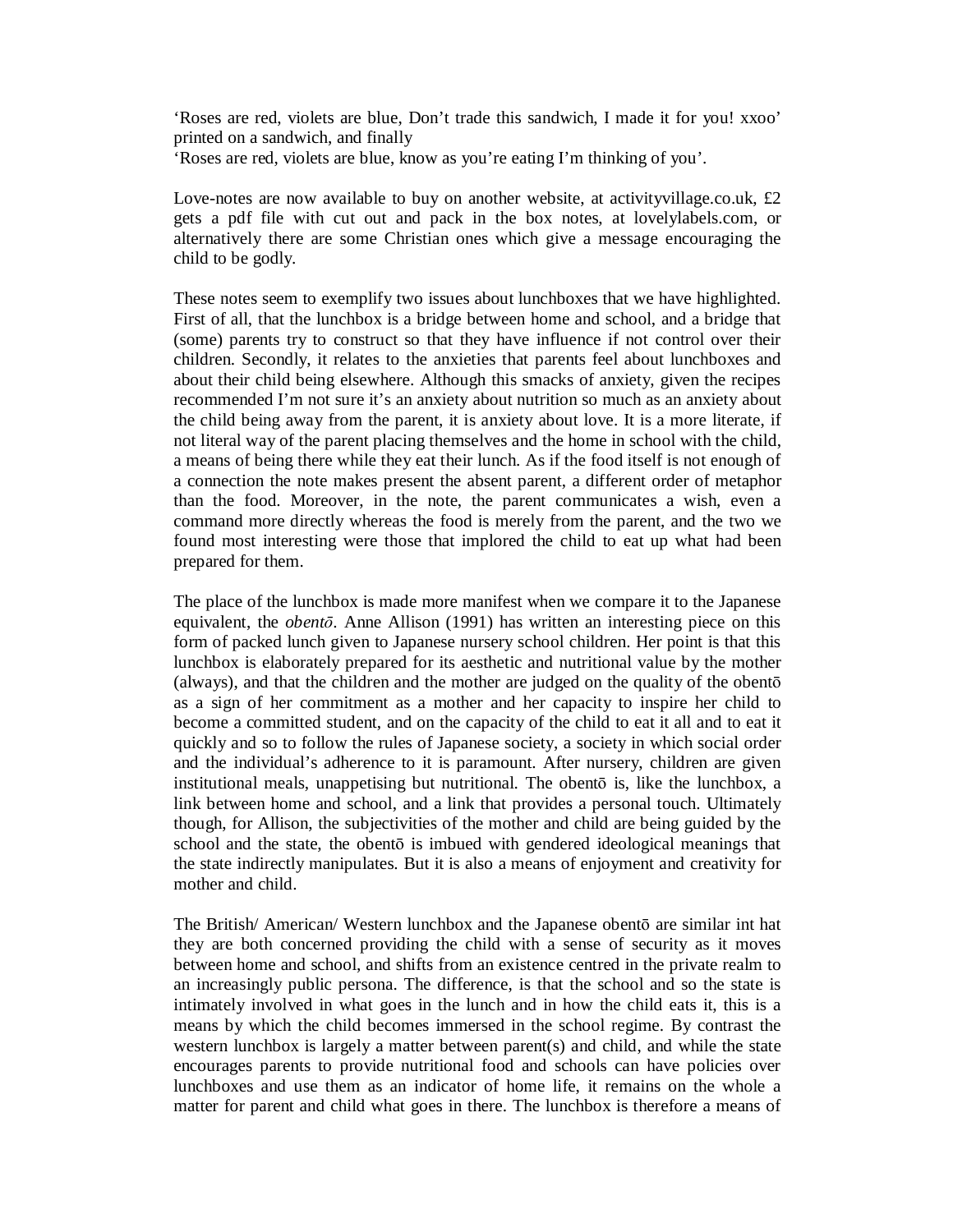extending the private sphere into the public realm. And it is, as pointed out, a source of anxiety, as the public realm can be a scary place for parent (and child) and so reassurance is given. So what parents put in the lunchbox is a balance between as noted, savoury and sweet (proper food), between what is good for the child nutritionally and socially, and between what the should eat and what they will eat.

This discussion has taken us into the realms of lunchboxes, into the different influences and possible reasons for the contents. But it has singularly failed to examine children's food practices, which was at the heart of the research. Indeed, in this discussion we have addressed much more parents' subjectivities, and even parents' approaches to and imaginations of (their) children's subjectivities than examining children per se. This is because we have not begun the research yet. Because of the intervention of an ethics committee we have remained at the level of imagined children's subjectivities. It is to the issue of ethics committees and the issue of children's subjectivities that we will now turn and examine the capacity of undertaking ethical research/ research ethically. While not wanting to go into too much depth with regard our 'clash' with the local ethics committee we want to point to the main point of contention and then to examine the implications for conducting research.

## **Ethics and the Research**

As is becoming increasingly common in universities it seems, research has to be ethically reviewed. The main point of contention for our research was that of informed consent. We took seriously the idea that children ought to be seen as subjects in their own right and that we would ask them whether they wanted to take part in the research. We would go to the school talk to them about the project and then give them information sheets to take away for themselves and a letter for their parents. To supplement this though we would have to get permission from the headteacher of the school and would be giving the parents the opportunity to opt the children out of the research. However, the ethics committee insisted that we could not assume parents were happy if they did not opt out but that they had to opt their child in to the research if we were to include them in our study. Apart from the difficulties this would present for actually undertaking this research the stumbling block is the idea of informed consent. Our basis principle was that we were seeking consent from the subjects of the research, the children, and would do our utmost to inform them about the work; whereas it was the opinion of the ethics committee that children were unable to give informed consent and that we could not accept the school's authority, as only parents could give such consent because they conceive of children as vulnerable subjects, as a potential victim who needs protecting.

In an article examining the implications of seeking informed consent with regard to vulnerable groups Crow et al report on a series of interviews and focus groups with qualitative researchers and argue that researchers tend to position themselves in relation to optimistic and pessimistic scenarios (2006). From the optimistic scenario they articulate four ways in which paying careful attention to gaining informed consent has desirable effects on research practice. It helps prepare researchers for the data collection process; it helps to prepare research participants; and it establishes a more equal relationship between researchers and participants in which the latter can have confidence in the whole process and so will be more frank and open; all of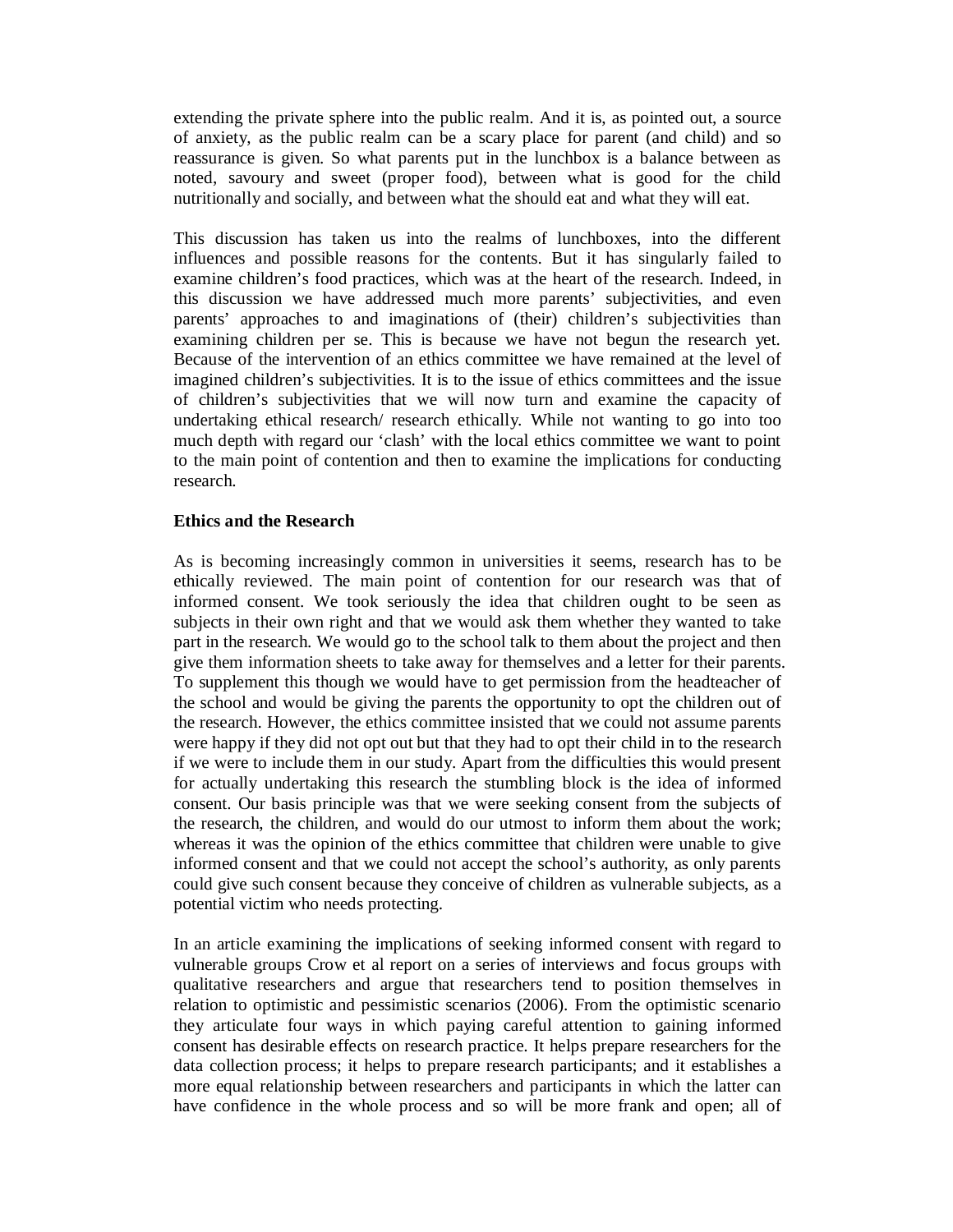which combined will have a positive effect on participation rates. The pessimistic scenario they trace out draws together a number of problems not so much with informed consent, but with the way in which such consent is handled. First of all, it can lead to the exclusion of certain vulnerable groups because doing research with them is made more difficult: on the one hand this can have a quantitative impact as participation rates are often lower, and more qualitatively, certain research can become unfeasible, we would contend that ours is a case in point. Secondly, the process of gaining informed consent can inhibit the relationship and rapport developed between researcher and informants. Too much information can be a problem as people are not informed they are befuddled and bored. In the end the point is that quality of data suffers as a result of the practical arrangements for gaining consent.

Both scenarios have valid points, and we have certainly befitted from taking more time to consider the issues, in particular our approach to informed consent, but it has delayed us by almost six months, losing much of the initial impetus. Our argument though is less about such practicalities and more about how this difference of informed consent occurs and its implications with regard conducting ethical research. Both positions, our own as researchers submitting a research proposal for ethical review and the members of the ethics committee co-opted to review the proposal begin with an imagination of children's subject positions. We saw children as capable of making decisions based upon information we would give to them. Their subjectivity was never absolute though and we sought to develop a 'network' for them through which their welfare was protected, by schools, who acted as gatekeepers, and by parents who were informed about the research and could withdraw their child. On the other hand, the ethics committee saw children as vulnerable (for instance, within the proposal we had to write how we would protect them if things went wrong, if they got upset during the research) and as needing protection and the school and in particular parents were the only ones capable of giving this consent.

While both positions start from an imagined subject position of the other, we would argue that while our position is not in and of itself purely ethical it is more likely to lead to an ethical position that that of the ethics committee. This is because we will actually talk to children and through this they will gain a 'face', they will become human beings with whom we can engage. Hence, our imagination of their subjectivities as fairly autonomous individuals capable of making decisions and acting independently of school, teachers and parents is open to re-appraisal as each person becomes known to us and us to them. In contrast, because the ethics committee never come into contact with the people being researched so their imagined subjectivities remain at the level of the imagination, these vulnerable subjects remain 'faceless'.

However, while we would argue that there is strength to our position of supporting the apparently autonomous child through networked relations there is no ethical purity. While we believe it is ethically responsible to keep those responsible for the children's welfare informed we had decided to only provide parents with the capacity to opt their children out. This had a certain methodological rigour to it, i.e. that we were genuinely asking children rather than only paying lip service to the notion that that they are subjects in their own right. But more than this, it was the practicalities of asking parents for written consent, as very few parents would return forms. But to simply assume consent if they don't refuse is hardly the most ethical position, as it